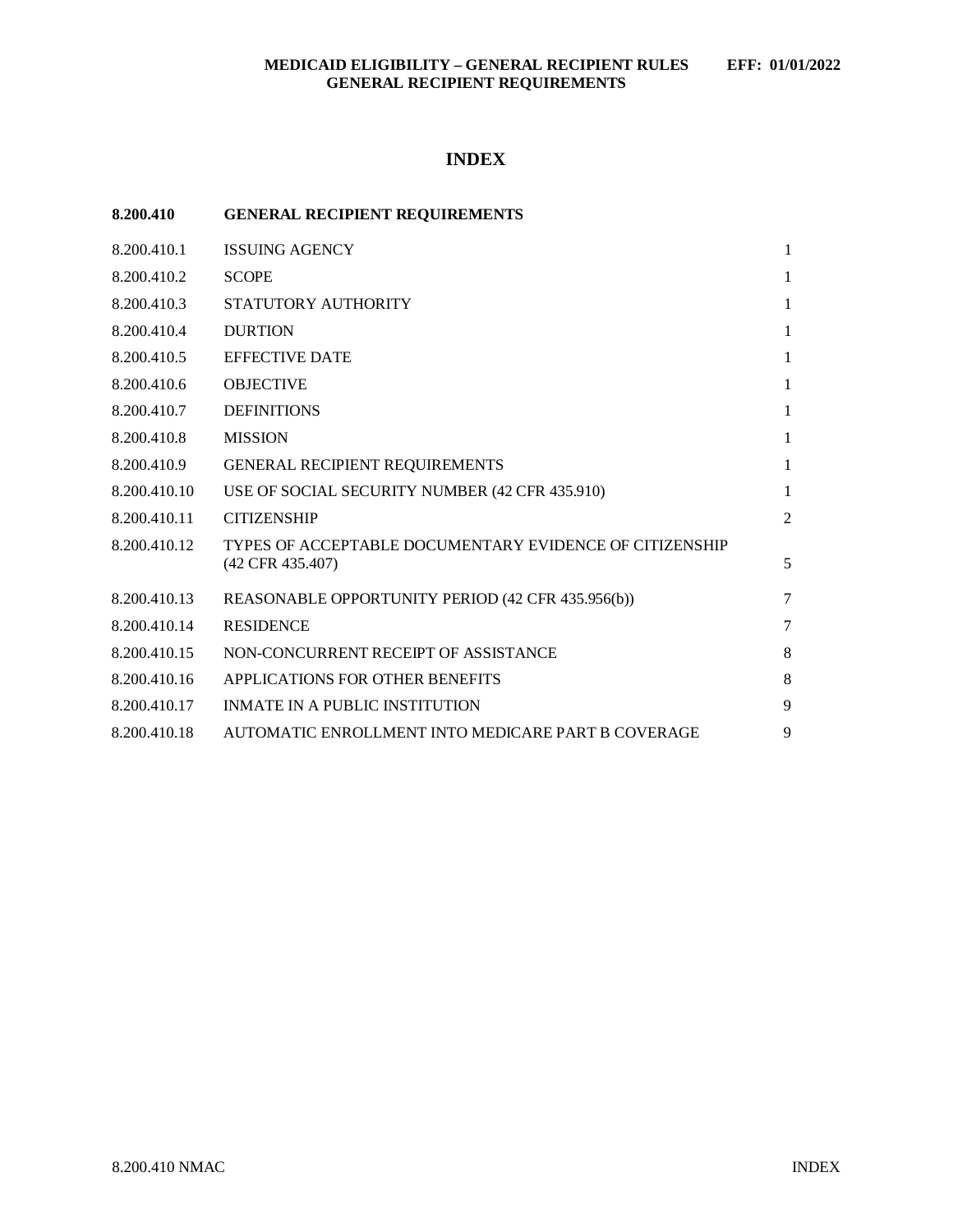#### **TITLE 8 SOCIAL SERVICES CHAPTER 200 MEDICAID ELIGIBILITY - GENERAL RECIPIENT RULES GENERAL RECIPIENT REQUIREMENTS**

<span id="page-1-0"></span>**8.200.410.1 ISSUING AGENCY:** New Mexico Human Services Department (HSD). [8.200.410.1 NMAC - Rp, 8.200.410.1 NMAC, 10/1/2017]

<span id="page-1-1"></span>**8.200.410.2 SCOPE:** The rule applies to the general public. [8.200.410.2 NMAC - Rp, 8.200.410.2 NMAC, 10/1/2017]

<span id="page-1-2"></span>**8.200.410.3 STATUTORY AUTHORITY:** The New Mexico medicaid program and other health care programs are administered pursuant to regulations promulgated by the federal department of health and human services under Title XIX of the Social Security Act as amended or by state statute. See Section 27-1-12 et seq., NMSA 1978.

[8.200.410.3 NMAC - Rp, 8.200.410.3 NMAC, 10/1/2017]

<span id="page-1-3"></span>**8.200.410.4 DURATION:** Permanent.

[8.200.410.4 NMAC - Rp, 8.200.410.4 NMAC, 10/1/2017]

<span id="page-1-4"></span>**8.200.410.5 EFFECTIVE DATE:** October 1, 2017, unless a later date is cited at the end of a section. [8.200.410.5 NMAC - Rp, 8.200.410.5 NMAC, 10/1/2017]

<span id="page-1-5"></span>**8.200.410.6 OBJECTIVE:** The objective of this rule is to provide specific instructions when determining eligibility for the medicaid program and other health care programs. Generally, applicable eligibility rules are detailed in the medical assistance division (MAD) eligibility policy manual, specifically 8.200.400 NMAC, *General Medicaid Eligibility*. Processes for establishing and maintaining MAD eligibility are detailed in the income support division (ISD) general provisions 8.100 NMAC, *General Provisions for Public Assistance Programs*. [8.200.410.6 NMAC - Rp, 8.200.410.6 NMAC, 10/1/2017]

### <span id="page-1-6"></span>**8.200.410.7 DEFINITIONS:** [**RESERVED**]

<span id="page-1-7"></span>**8.200.410.8 MISSION:** To transform lives. Working with our partners, we design and deliver innovative, high quality health and human services that improve the security and promote independence for New Mexicans in their communities.

[8.200.410.8 NMAC - A, 1/1/2022]

<span id="page-1-8"></span>**8.200.410.9 GENERAL RECIPIENT REQUIREMENTS:** To be eligible or continue eligibility for medicaid or other medical assistance programs, an applicant or eligible recipient must meet specific non-financial requirements. In addition to the rules in this chapter, refer to 8.100.130 NMAC regarding the following requirements:

- **A.** citizenship or non-citizen status;<br>**B.** enumeration:
- **B.** enumeration;<br>**C.** residence:
- residence:
- **D.** non-concurrent receipt of assistance;
- **E.** applications for other benefits; and **F.** assignment of medical support right
- **F.** assignment of medical support rights.

[8.200.410.9 NMAC - Rp, 8.200.410.9 NMAC, 10/1/2017]

<span id="page-1-9"></span>**8.200.410.10 USE OF SOCIAL SECURITY NUMBER (42 CFR 435.910):** Federal law requires, as a condition of eligibility, that each individual (including children) seeking medicaid furnish each of his or her social security numbers (SSN).

**A.** HSD will advise the applicant of:

and

**(1)** the statute or other authority under which the agency is requesting the applicant's SSN;

**(2)** the uses HSD will make of each SSN, including its use for verifying income, eligibility, and amount of medical assistance payments per 42 CFR 435.940 through 435.960.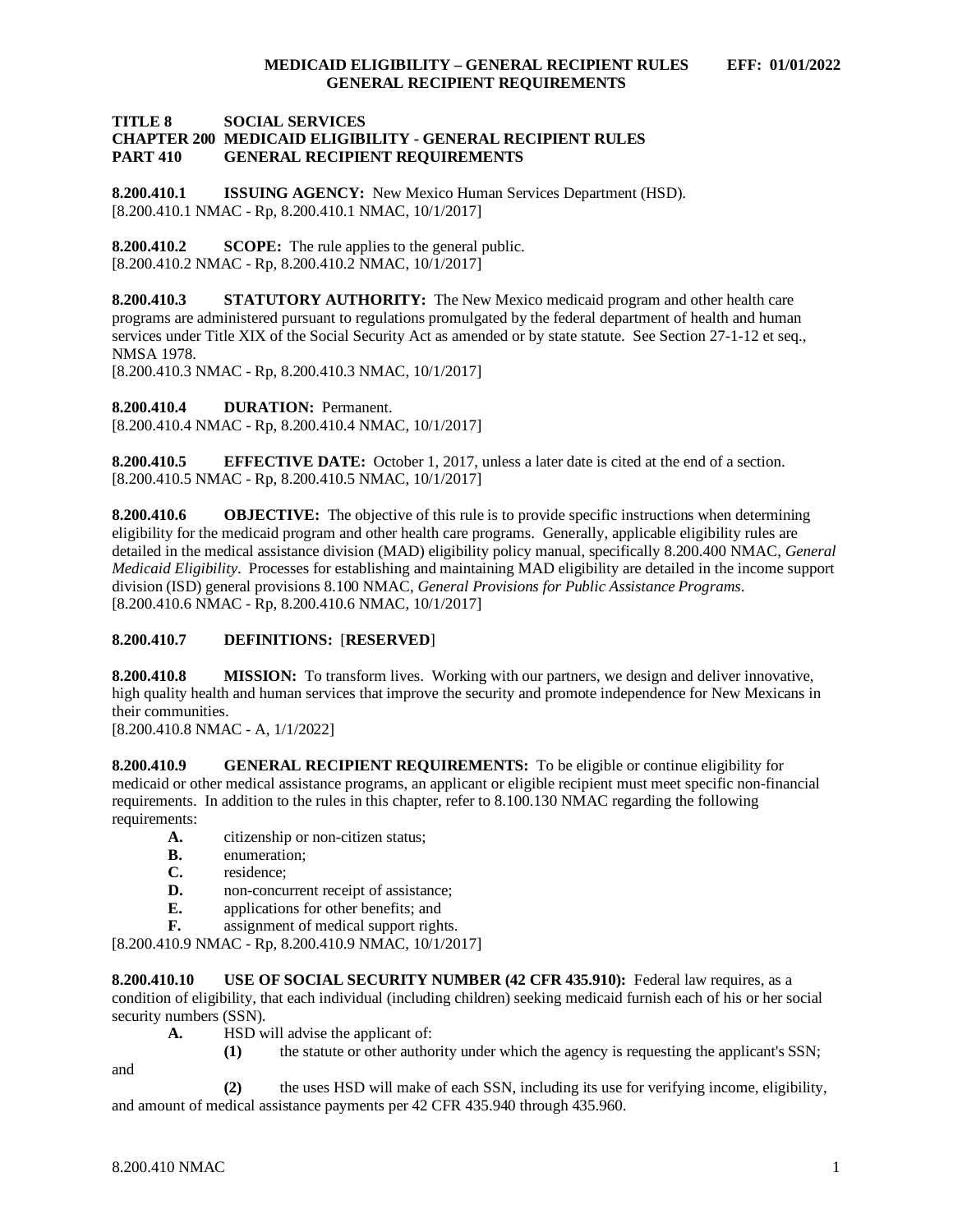**B.** If an applicant cannot recall his or her SSN or SSNs or has not been issued a SSN HSD will:

**(1)** assist the applicant in completing an application for an SSN;

**(2)** obtain evidence required under the social security administration (SSA) regulations to establish the age, the citizenship or non-citizen status, and the true identity of the applicant; and

**(3)** either send the application to SSA or, if there is evidence that the applicant has previously been issued a SSN, request SSA to furnish the number.

**C.** HSD cannot deny or delay services to an otherwise eligible individual pending issuance or verification of the individual's SSN by SSA or if the individual meets one of the exceptions in Paragraph (5) of Subsection A of 8.200.410.10 NMAC.

**D.** HSD will verify the SSN furnished by an applicant or beneficiary with SSA to ensure the SSN was issued to that individual, and to determine whether any other SSNs were issued to that individual.

**E.** Exception:

**(1)** The requirement of Paragraph (3) of Subsection A of 8.200.410.10 NMAC does not apply and HSD may give a medicaid identification number to an individual who:

**(a)** is not eligible to receive an SSN;

**(b)** does not have an SSN and may only be issued an SSN for a valid non-work reason in accordance with 20 CFR 422.104; or

**(c)** refuses to obtain an SSN because of well-established religious objections.

**(2)** The identification number may be either an SSN obtained by HSD on the applicant's behalf or another unique identifier.

**(3)** The term well established religious objections means that the applicant;

**(a)** is a member of a recognized religious sect or division of the sect; and

**(b)** adheres to the tenets or teachings of the sect or division of the sect and for that reason is conscientiously opposed to applying for or using a national identification number.

**(4)** HSD may use the medicaid identification number established by HSD to the same extent as an SSN is used for purposes described in Subparagraph (b) of Paragraph (1) of Subsection A of 8.200.410.NMAC.

[8.200.410.10 NMAC - Rp, 8.200.410.10 NMAC, 10/1/2017]

<span id="page-2-0"></span>**8.200.410.11 CITIZENSHIP:** To be eligible for medicaid, an individual must be a citizen of the United States; United States national or a non-citizen who meets the requirements set forth in either Subsection A or B of 8.200.410.11 NMAC.

**A. Non-citizens who entered the United States prior to August 22, 1996:** Non-citizens who entered the United States prior to August 22, 1996, will not be subject to the five-year bar for purposes of medicaid eligibility. These classes of non-citizens are as follows.

**(1)** Qualified non-citizens who entered the United States prior to August 22, 1996, and obtained their qualified non-citizen status prior to that date, are eligible for medicaid without the five year waiting period.

**(2)** Non-citizens who entered the United States prior to August 22, 1996, and remained continuously present in the United States until the date they obtained qualified non-citizen status on or after August 22, 1996; any single absence from the United States of more than 30 days, or a total aggregate of absences of more than 90 days, is considered to interrupt "continuous presence".<br>(3) Lawful Permanent Residents (LPRs)

**(3)** Lawful Permanent Residents (LPRs) are qualified non-citizens per 8 USC 1641.

**(4)** A non-qualified non-citizen who was permanently residing in the United States under color of law (PRUCOL) on or before August 22, 1996, does not lose medicaid eligibility provided all other factors of eligibility continue to be met. These non-citizens are "grandfathered". For these individuals, non-citizen eligibility may continue to be based on the PRUCOL standard. An individual eligible under the PRUCOL standard retains his or her grandfathering rights even if benefits terminate.

# **B. Qualified non-citizens who entered the United States on or after August 22, 1996:**

**(1)** Qualified non-citizens who entered the United States on or after August 22, 1996, are barred from medicaid eligibility for a period of five years, other than emergency services (under Category 085), unless meeting an exception below. LPRs who adjust from a status exempt from the five-year bar are not subject to the five-year bar. The five-year bar begins on the date the non-citizen obtained qualified status. The following classes of qualified non-citizens are exempt from the five-year bar:

**(a)** a non-citizen admitted to the United States as a refugee under Section 207 of the Immigration and Nationality Act;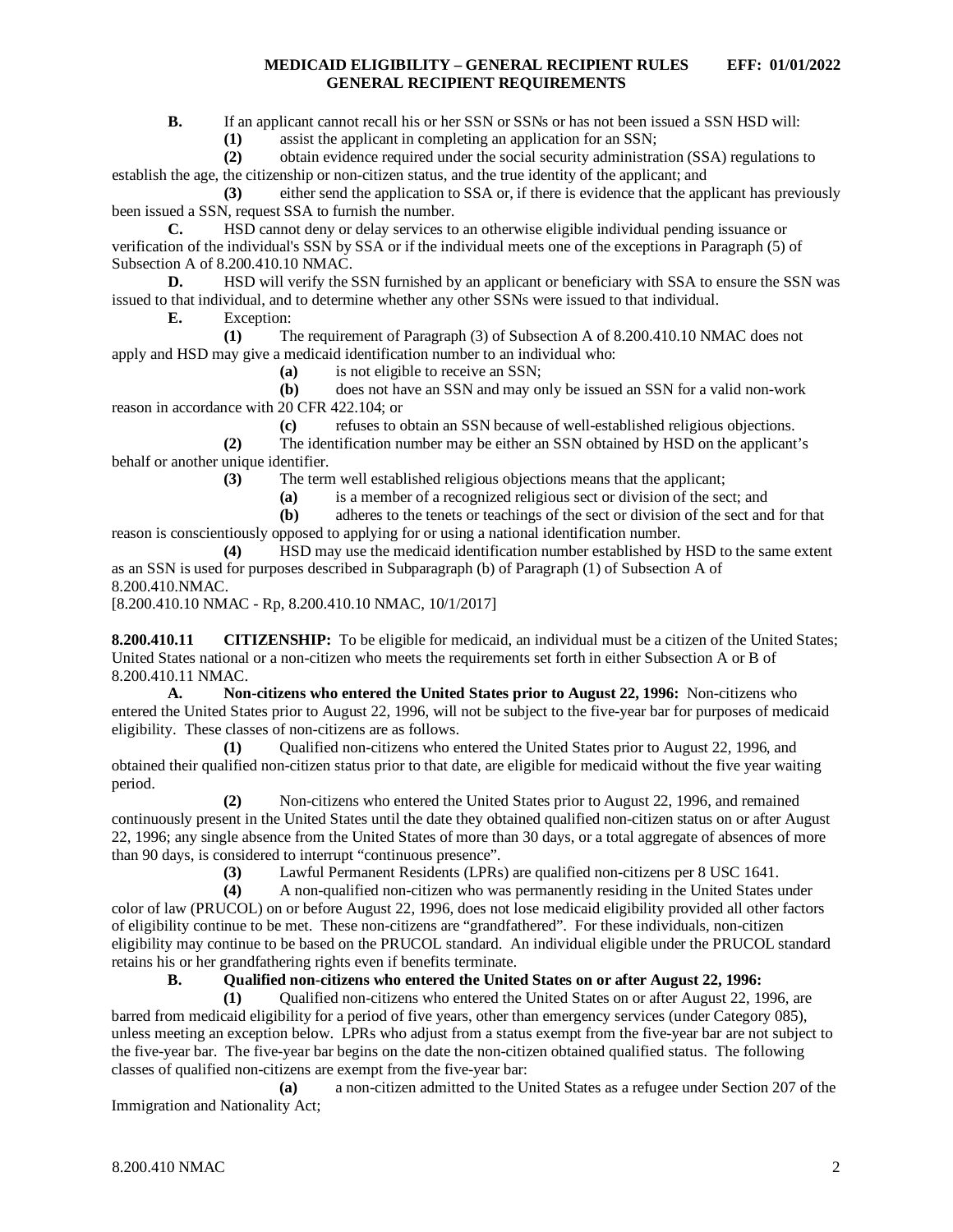**(b)** a non-citizen granted asylum under Section 208 of the Immigration and

Nationality Act;

**(c)** a non-citizen whose deportation is withheld under Section 243(h) of the Immigration and Nationality Act;

**(d)** a non-citizen who is lawfully residing in the state and who is a veteran with an honorable discharge not on account of non-citizen status; is on active duty other than on active duty for training, in the armed forces of the United States; or the spouse or unmarried dependent child under the age of 18 of such

veteran or active duty non-citizen;<br>(e) **(e)** a non-citizen who was granted status as a Cuban and Haitian entrant, as defined in Section 501(e) of the Refugee Education Assistance Act of 1980;

**(f)** a non-citizen granted Amerasian immigrant status as defined under Section 584 of the Foreign Operations, Export Financing and Related Programs Appropriations Act, 1988;

**(g)** victims of a severe form of trafficking, in accordance with Paragraph (1) of Subsection (b) of Section 107 of the Trafficking Victims Protection Act of 2000, P.L. 106-386;

**(h)** members of a federally recognized Indian tribe, as defined in 25 U.S.C. 450b(e); **(i)** American Indians born in Canada to whom Section 289 of the Immigration and

Nationality Act applies;

**(j)** Afghan and Iraqi special immigrants under Section 8120 of Pub. L. 111-118 of the Department of Defense Appropriations Act, 2010;

**(k)** non-citizens receiving SSI; and

**(l)** battered non-citizens who meet the conditions set forth in Section 431(c) of the Personal Responsibility and Work Opportunity Reconciliation Act (PRWORA) as added by Section 501 of the Illegal Immigration Reform and Immigrant Responsibility Act of 1996, P.L. 104-208 (IIRIRA), and amended by Section 5571 of the Balanced Budget Act of 1997, P.L. 105-33 (BBA), and Section 1508 of the Violence Against Women Act of 200, P.L. 106-386; Section 431(c) of PRWORA, as amended, is codified at 8 USC 1641(c). HSD covers battered non-citizens with state general funds until the five-year bar is met.

**(m)** effective December 27, 2020, per section 208 of the Consolidated Appropriations Act, 2021 individuals who are considered compact of free association migrants (COFA) are also referred to as compact citizens. COFA is an agreement between the United States and the three Pacific Island sovereign states of Federated States of Micronesia, the Republic of the Marshall Islands, and the Republic of Palau known as Freely Associated States.

**(2)** Qualified non-citizen: A "qualified non-citizen", for purposes of this regulation, is a noncitizen, who at the time the non-citizen applies for, receives, or attempts to receive a federal public benefit, is:

**(a)** a non-citizen who is lawfully admitted for permanent residence under the Immigration and Nationality Act;

**(b)** a non-citizen who is granted asylum under Section 208 of such act; or

- **(c)** a refugee who is admitted to the United States under Section 207 of the act; or
- **(d)** an Amerasian who is admitted to the United States under Section 207 of the act;

or

**(e)** a non-citizen who is paroled into the United States under Section 212(d)(5) of such act for a period of at least one year; or

**(f)** a non-citizen whose deportation is being withheld under Section 243(h) of such act or under Section 241(b)(3); or

**(g)** a non-citizen who is granted conditional entry pursuant to 203(a)(7) or such act as in effect prior to April 1, 1980; or

**(h)** a non-citizen who is a Cuban or Haitian entrant (as defined in Section 501(e) of the Refugee Education Assistance Act of 1980); or

**(i)** certain battered women and non-citizen children of battered parents (only those who have begun the process of becoming a lawful permanent resident under the Violence Against Women Act); or **(j)** victims of a severe form of trafficking and their spouses, children, siblings, or parents; or

**(k)** members of a federally recognized Indian tribe, as defined in 25 U.S.C. 450b(e); or

**(l)** American Indians born in Canada to whom Section 289 of the Immigration and Nationality Act applies; or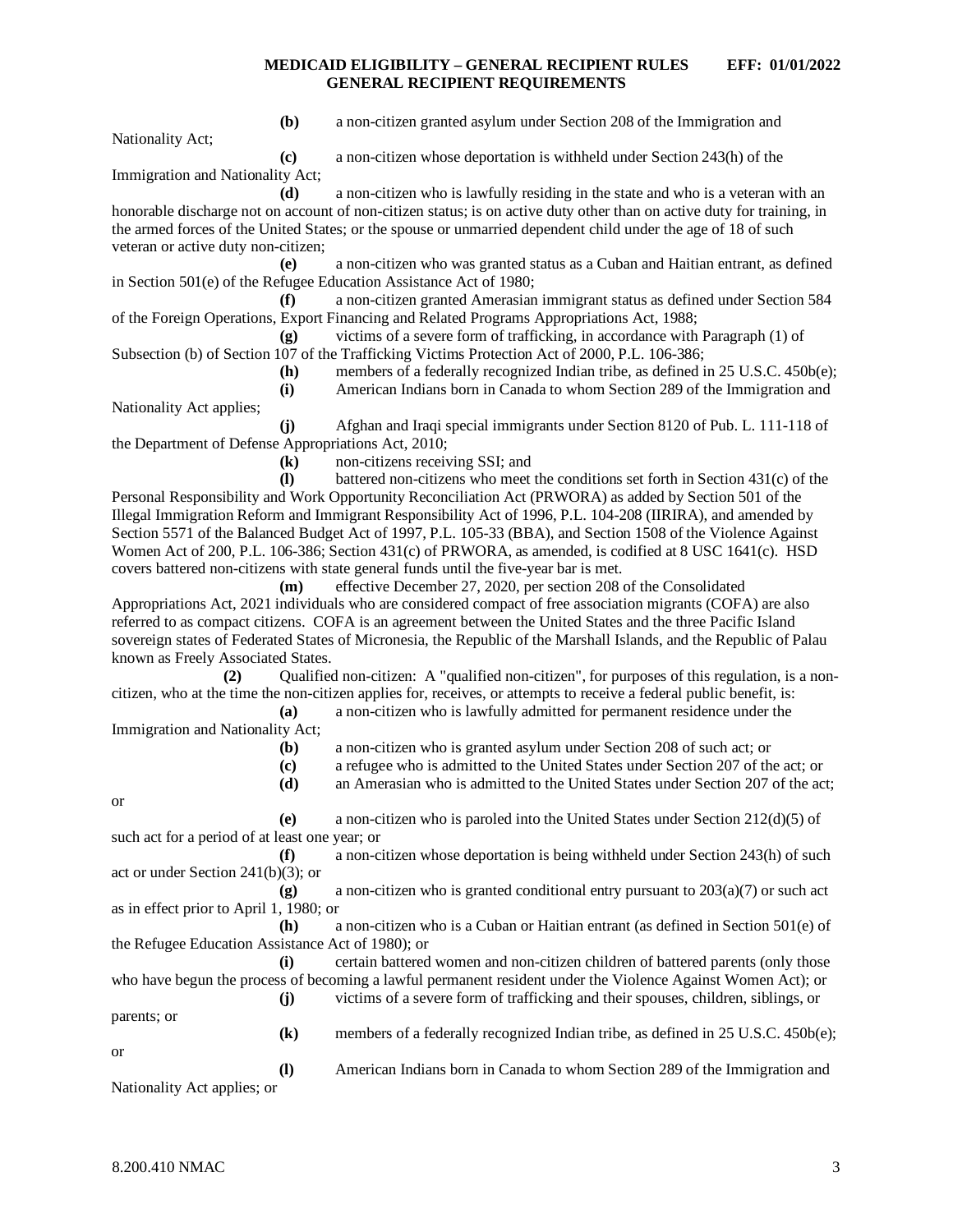**(m)** Afghan and Iraqi special immigrants under Section 8120 of Pub. L. 111-118 of the Department of Defense Appropriations Act, 2010. **(3)** Children under age 21 and pregnant women exempt from the five year bar: As authorized by CHIPRA 2009 legislation, New Mexico medicaid allows lawfully residing children under age 21 and pregnant women, if otherwise eligible including meeting state residency and income requirements, to obtain medicaid coverage. Lawfully residing children under age 21 and pregnant women must meet the residency requirement as set forth in 8.200.410.12 NMAC. A child or pregnant woman is considered lawfully present if he or she is: **(a)** a qualified non-citizen as defined in Section 431 of PRWORA (8 USC Section 1641); **(b)** a non-citizen in nonimmigrant status who has not violated the terms of the status under which he or she was admitted or to which he or she has changed after admission as defined under 8 USC 1101(a)(15);

**(c)** a non-citizen who has been paroled into the United States pursuant to Section 212(d)(5) of the Immigration and Nationality Act (8 U.S.C. Section 1182(d)(5)) for less than one year, except for a non-citizen paroled for prosecution, for deferred inspection or pending removal proceedings;

**(d)** a non-citizen who belongs to one of the following classes:

**(i)** non-citizens currently in temporary resident status pursuant to Section 210 or 245A of the Immigration and Nationality Act (8 U.S.C. Section1160 or 1255a, respectively);

**(ii)** non-citizens currently under temporary protected status (TPS) pursuant to Section 244 of the Immigration and Nationality Act (8 U.S.C. Section 1254a), and pending applicants for TPS who have been granted employment authorization;

**(iii)** non-citizens who have been granted employment authorization under 8 CFR 274a.12(c)(9), (10), (16), (18), (20), (22), or (24);

**(iv)** family unity beneficiaries pursuant to Section 301 of Pub. L. 101-649,

as amended;

**(v)** non-citizens currently under deferred enforced departure (DED) pursuant to a decision made by the president;

**(vi)** non-citizens currently in deferred action status except those with deferred action under "Defined Action for Childhood Arrivals" who are not considered lawfully present.

**(vii)** non-citizens whose visa petitions have been approved and who have a pending application for adjustment of status;

**(e)** a non-citizen with pending applicants for asylum under Section 208(a) of the INA (8 U.S.C. Section 1158) or for withholding of removal under Section 241(b)(3) of the INA (8 U.S.C. Section 1231) or under the convention against torture who has been granted employment authorization, or is an applicant under the age of 14 and has had an application pending for at least 180 days;

**(f)** non-citizens whose applications for withholding of removal under the convention against torture have been granted;

**(g)** children who have pending applications for special immigrant juvenile status as described in Section 101(a)(27)(J) of the Immigration and Nationality Act (8 U.S.C. Section1101(a)(27)(J));

**(h)** non-citizens who are lawfully present in American Samoa under the immigration laws of American Samoa; or

**(i)** victims of trafficking.

**(4)** Non-citizen sponsors (where an affidavit of sponsorship was executed pursuant to Section 213 of the Immigration and Nationality Act subsequent to August 22, 1996): The income and resources of a non-citizen sponsor, of any individual applying for medicaid, are deemed available to the applicant, when an affidavit of support is executed pursuant to Section 213 of the Immigration and Nationality Act, on or after August 22, 1996. This counting of non-citizen sponsor income and resources is effective until the sponsored non-citizen achieves citizenship.

**(5)** The state assures that it provides limited medicaid services for treatment of an emergency medical condition, not related to an organ transplant procedure, as defined in  $1903(v)(3)$  of the social security act and 8.285.400 NMAC and implemented at 42 CFR 440.255, to the following individuals who meet all medicaid eligibility requirements, except documentation of citizenship or satisfactory immigration status or present an SSN. **(a)** qualified non-citizens subject to the five-year waiting period described in 8 USC

1613; or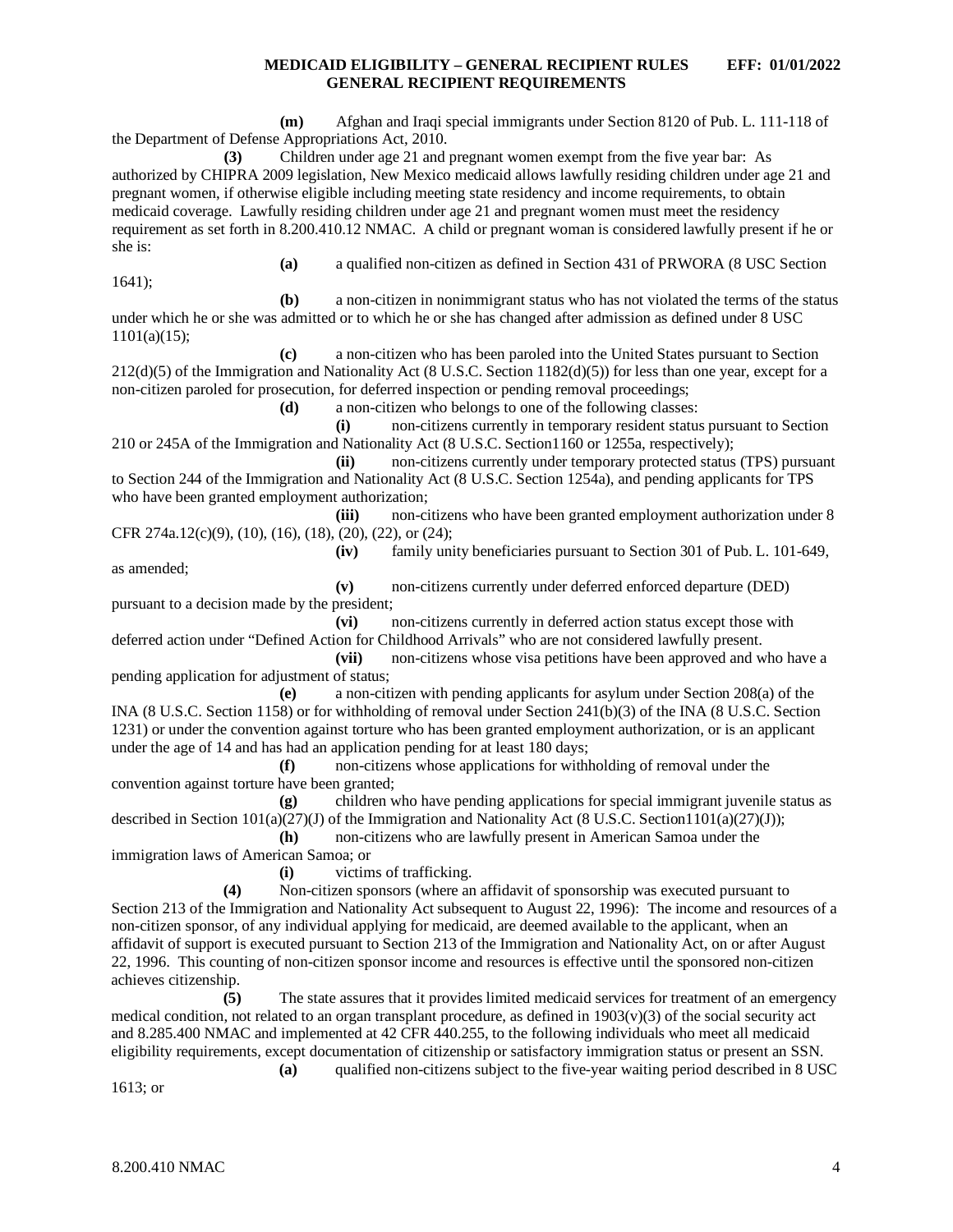**(b)** non-qualified non-citizens, unless covered as a lawfully residing child or pregnant woman by the state under the option in accordance with  $1903(v)(4)$  and implemented at 42 CFR 435.406(b).

[8.200.410.11 NMAC - Rp, 8.200.410.11 NMAC, 10/1/2017; A/E, 1/18/2018; A, 8/1/2018; A, 1/1/2022]

## <span id="page-5-0"></span>**8.200.410.12 TYPES OF ACCEPTABLE DOCUMENTARY EVIDENCE OF CITIZENSHIP (42 CFR 435.407):**

**A**. **Stand-alone evidence of citizenship:** The following must be accepted as sufficient documentary evidence of citizenship:

**(1)** A U.S. passport, including a U.S. passport card issued by the department of state, without regard to any expiration date as long as such passport or card was issued without limitation.

(2) A certificate of naturalization.<br> **(3)** A certificate of U.S. citizenship

**(3)** A certificate of U.S. citizenship.

**(4)** A valid state-issued driver's license if the state issuing the license requires proof of U.S. citizenship, or obtains and verifies a SSN from the applicant who is a citizen before issuing such license.

**(a)** A real ID issued on or after November 14, 2016 is sufficient documentary

evidence of citizenship.

**(b)** A driver authorization card (DAC) is not sufficient documentary evidence of

citizenship.

**(5)** Documentary evidence issued by a federally recognized Indian tribe identified in the federal register by the bureau of Indian affairs within the U.S. department of the interior, and including tribes located in a state that has an international border, which;

- **(a)** Identifies the federally recognized Indian tribe that issued the document;
- **(b)** Identifies the individual by name; and
- **(c)** Confirms the individual's membership, enrollment, or affiliation with the tribe.

**(d)** Documents described in Paragraph (5) of Subsection A of 8.200.410.12 NMAC

include, but are not limited to:

- **(i)** A tribal enrollment card;
- **(ii)** A certificate of degree of Indian blood;
- **(iii)** A tribal census document;<br>**(iv)** Documents on tribal letter
- Documents on tribal letterhead, issued under the signature of the

appropriate tribal official, that meet the requirements of Paragraph (5) of Subsection A of 8.200.410.12 NMAC. **(6)** A data match with the SSA.

**B. Evidence of citizenship:** If an applicant does not provide documentary evidence from the list in Subsection A of 8.200.410.12 NMAC, the following must be accepted as satisfactory evidence to establish citizenship if also accompanied by an identity document listed in Subsection C of 8.200.410.12 NMAC:

**(1)** A U.S. public birth certificate showing birth in one of the 50 States, the District of Columbia, Guam, American Samoa, Swain's Island, Puerto Rico (if born on or after January 13, 1941), the Virgin Islands of the U.S. or the Commonwealth of the Northern Mariana Islands (CNMI) (if born after November 4, 1986, (CNMI local time)). The birth record document may be issued by a state, commonwealth, territory, or local jurisdiction. If the document shows the individual was born in Puerto Rico or the Northern Mariana Islands before the applicable date referenced in Paragraph (1) of Subsection B of 8.200.410.12 NMAC, the individual may be a collectively naturalized citizen. The following will establish U.S. citizenship for collectively naturalized individuals:

**(a)** Puerto Rico: Evidence of birth in Puerto Rico and the applicant's statement that he or she was residing in the U.S., a U.S. possession, or Puerto Rico on January 13, 1941;

**(b)** Northern Mariana Islands (NMI) (formerly part of the Trust Territory of the Pacific Islands (TTPI));

**(i)** Evidence of birth in the NMI, TTPI citizenship and residence in the NMI, the U.S., or a U.S. Territory or possession on November 3, 1986, (NMI local time) and the applicant's statement that he or she did not owe allegiance to a foreign state on November 4, 1986 (NMI local time);

**(ii)** Evidence of TTPI citizenship, continuous residence in the NMI since before November 3, 1981 (NMI local time), voter registration before January 1, 1975, and the applicant's statement that he or she did not owe allegiance to a foreign state on November 4, 1986 (NMI local time);

**(iii)** Evidence of continuous domicile in the NMI since before January 1, 1974, and the applicant's statement that he or she did not owe allegiance to a foreign state on November 4, 1986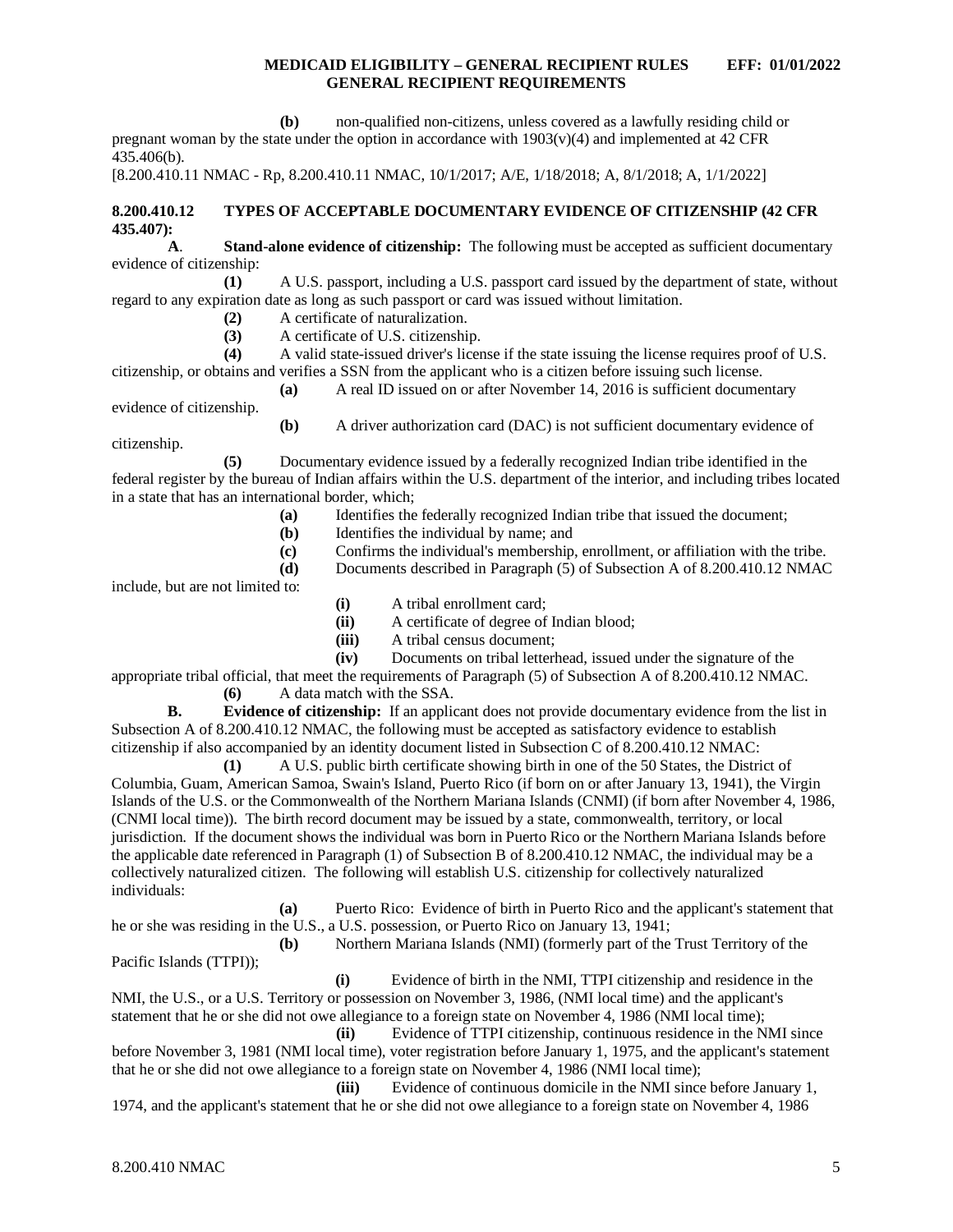(NMI local time). Note: If a person entered the NMI as a nonimmigrant and lived in the NMI since January 1, 1974, this does not constitute continuous domicile and the individual is not a U.S. citizen.

- **(2)** A certification of report of birth, issued to U.S. citizens who were born outside the U.S.
- **(3)** A report of birth abroad of a U.S. citizen.
- **(4)** A certification of birth in the U.S.
- **(5)** A U.S. citizen identification card.

**(6)** A Northern Marianas identification card issued by the U.S. department of homeland security (or predecessor agency).

**(7)** A final adoption decree showing the child's name and U.S. place of birth, or if an adoption is not final, a statement from a state-approved adoption agency that shows the child's name and U.S. place of birth.

**(8)** Evidence of U.S. civil service employment before June 1, 1976.<br>**(9)** U.S. military record showing a U.S. place of birth.

**(9)** U.S. military record showing a U.S. place of birth.

**(10)** A data match with the Systematic Alien Verification for Entitlements (SAVE) Program or any other process established by the department of homeland security (DHS) to verify that an individual is a citizen.

**(11)** Documentation that a child meets the requirements of section 101 of the Child Citizenship Act of 2000 as amended (8 U.S.C. 1431).

**(12)** Medical records, including, but not limited to, hospital, clinic, or doctor records or admission papers from a nursing facility, skilled care facility, or other institution that indicate a U.S. place of birth.

- **(13)** Life, health, or other insurance record that indicates a U.S. place of birth.
- **(14)** Official religious record recorded in the U.S. showing that the birth occurred in the U.S.
- **(15)** School records, including pre-school, head start and daycare, showing the child's name and U.S. place of birth.

**(16)** Federal or state census record showing U.S. citizenship or a U.S. place of birth.

**(17)** If the applicant does not have one of the documents listed in Subsection A or Paragraph (1) through (17) of Subsection B of 8.200.410.12 NMAC, he or she may submit an affidavit signed by another individual under penalty of perjury who can reasonably attest to the applicant's citizenship, and that contains the applicant's name, date of birth, and place of U.S. birth. The affidavit does not have to be notarized.

**C. Evidence of identity:**

**(1)** HSD will accept the following as proof of identity, provided such document has a photograph or other identifying information sufficient to establish identity, including, but not limited to, name, age, sex, race, height, weight, eye color, or address:

**(a)** Identity documents listed at 8 CFR 274a.2 (b)(1)(v)(B)(1), except a driver's

license issued by a Canadian government authority.

- **(b)** Driver's license issued by a state or territory.
- **(c)** School identification card.
- **(d)** U.S. military card or draft record.
- **(e)** Identification card issued by the federal, state, or local government.
- **(f)** Military dependent's identification card.
- **(g)** U.S. coast guard merchant mariner card.

**(h)** For children under age 19, a clinic, doctor, hospital, or school record, including preschool or day care records.

**(i)** Two other documents containing consistent information that corroborates an applicant's identity. Such documents include, but are not limited to, employer identification cards; high school, high school equivalency and college diplomas; marriage certificates; divorce decrees; and property deeds or titles.

**(2)** Finding of identity from a federal or state governmental agency. The agency may accept as proof of identity a finding of identity from a federal agency or another state agency including but not limited to a public assistance, law enforcement, internal revenue or tax bureau, or corrections agency, if the agency has verified and certified the identity of the individual.

**(3)** If the applicant does not have any document specified in Paragraph (1) of Subsection C of 8.200.410.12 NMAC and identity is not verified under Paragraph (2) of Subsection C of 8.200.410.12 NMAC, the agency must accept an affidavit signed, under penalty of perjury, by a person other than the applicant who can reasonably attest to the applicant's identity. Such affidavit must contain the applicant's name and other identifying information establishing identity, as described in Paragraph (1) of Subsection C of 8.200.410.12 NMAC. The affidavit does not have to be notarized.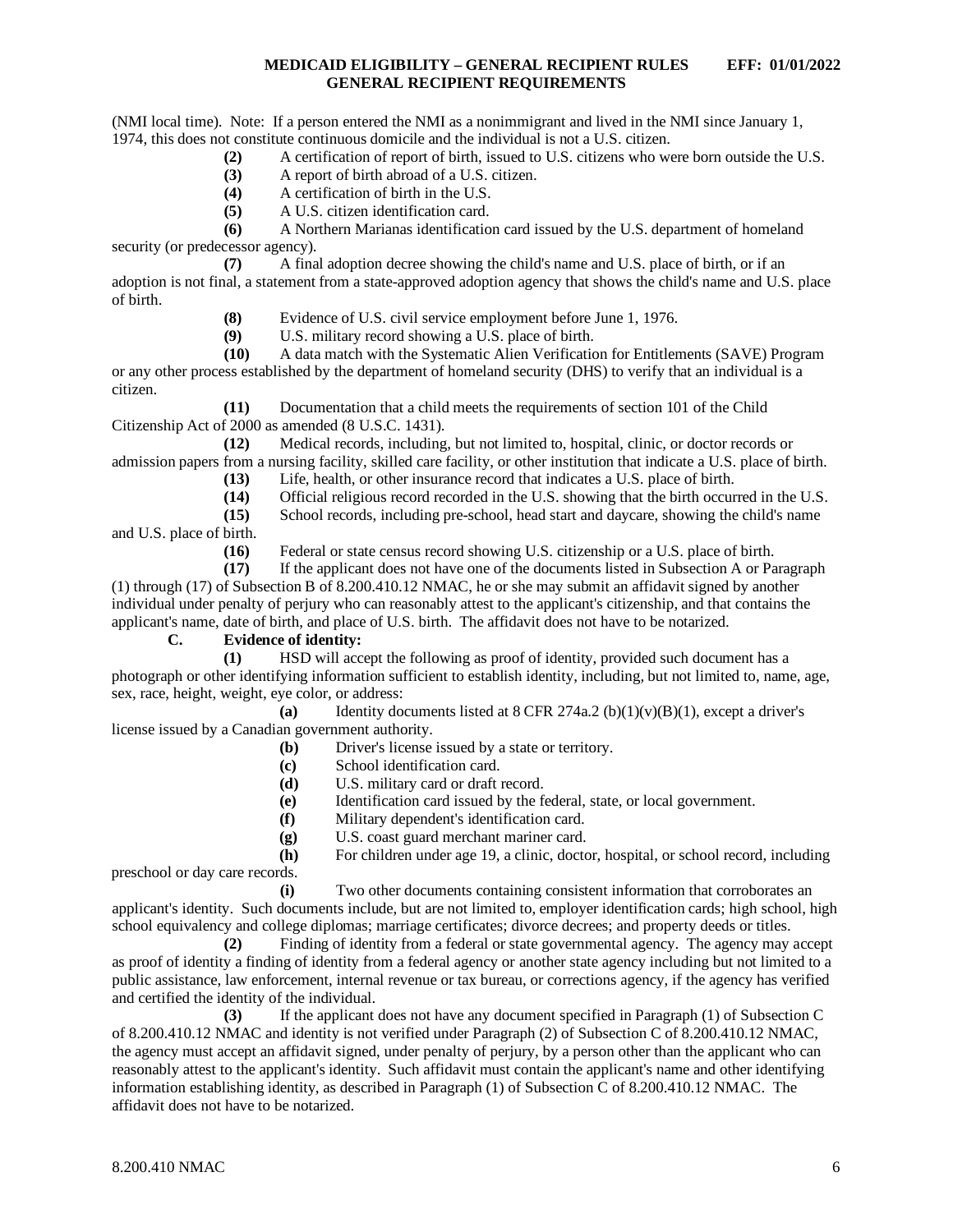#### **D. Verification of citizenship by a federal agency or another state:** HSD may rely, without

further documentation of citizenship or identity, on a verification of citizenship made by a federal agency or another state agency, if such verification was done on or after July 1, 2006.

**E. Assistance with obtaining documentation**: HSD will provide assistance to individuals who need assistance in securing satisfactory documentary evidence of citizenship in a timely manner.

**F. Documentary evidence:** A photocopy, facsimile, scanned or other copy of a document must be accepted to the same extent as an original document under this section, unless information on the copy submitted is inconsistent with other information available to HSD or HSD otherwise has reason to question the validity of, or the information in, the document.

[8.200.410.12 NMAC - N, 10/1/2017; A, 1/1/2022]

#### <span id="page-7-0"></span>**8.200.410.13 REASONABLE OPPORTUNITY PERIOD (42 CFR 435.956(b)):**

**A.** HSD provides a reasonable opportunity period to individuals who have made a declaration of citizenship or satisfactory immigration status in accordance with 42 CFR 435.406, and for whom the HSD is unable to verify citizenship or satisfactory immigration status. During the reasonable opportunity period, the HSD continues efforts to complete verification of the individual's citizenship or satisfactory immigration status, or request documentation if necessary. The HSD provides notice of such opportunity that is accessible to persons who have limited English proficiency and individuals with disabilities, consistent with 42 CFR 435.905(b). During such reasonable opportunity period, the HSD must, if relevant to verification of the individual's citizenship or satisfactory immigration status:

**(1)** in the case of individuals declaring citizenship who do not have an SSN at the time of such declaration, assist the individual in obtaining an SSN in accordance with 42 CFR 435.910 and Paragraph (2) of Subsection A of 8.200.410.10 NMAC, and attempt to verify the individual's citizenship once an SSN has been obtained and verified;

**(2)** provide the individual with information on how to contact the electronic data source so that he or she can attempt to resolve any inconsistencies defeating electronic verification directly with such source, and pursue verification of the individual's citizenship or satisfactory immigration status if the individual or source informs the HSD that the inconsistencies have been resolved; and

**(3)** provide the individual with an opportunity to provide other documentation of citizenship or satisfactory immigration status, in accordance with section 1137(d) of the Act and 42 CFR 435.406 or 435.407 and 8.200.410.12 NMAC.

**B.** The reasonable opportunity period:

**(1)** begins on the date on which the notice is received by the individual. The date on which the notice is received is considered to be five days after the date on the notice, unless the individual shows that he or she did not receive the notice within the five-day period; and

**(2)** ends on the earlier of the date the HSD verifies the individual's citizenship or satisfactory immigration status or determines that the individual did not verify his or her citizenship or satisfactory immigration status or 90 days except that;

**(3)** HSD extends the reasonable opportunity period beyond 90 days, allowing for up to three 10 day extensions, for individuals declaring to be in a satisfactory immigration status if the HSD determines that the individual is making a good faith effort to obtain any necessary documentation or the agency needs more time to verify the individual's status through other available electronic data sources or to assist the individual in obtaining documents needed to verify his or her status.

**(4)** if, by the end of the reasonable opportunity period, the individual's citizenship or satisfactory immigration status has not been verified the HSD will take action within 30 days to terminate eligibility. [8.200.410.13 NMAC - N, 10/1/2017]

<span id="page-7-1"></span>**8.200.410.14 RESIDENCE:** To be eligible for medicaid, an applicant or eligible recipient must be living in New Mexico on the date of application and final determination of eligibility and have demonstrated an intention to remain in the state.

**A. Establishing residence:** Residence is established by living in the state and carrying out the types of activities associated with day-to-day living, such as occupying a home, enrolling a child in school or getting a state driver's license. An applicant or recipient who is homeless is considered to have met the residence requirements if he or she intends to remain in the state.

**B. Recipients receiving benefits out-of-state:** An applicant or an eligible recipient who receives financial or medical assistance in another state which makes residence in that state a condition of eligibility are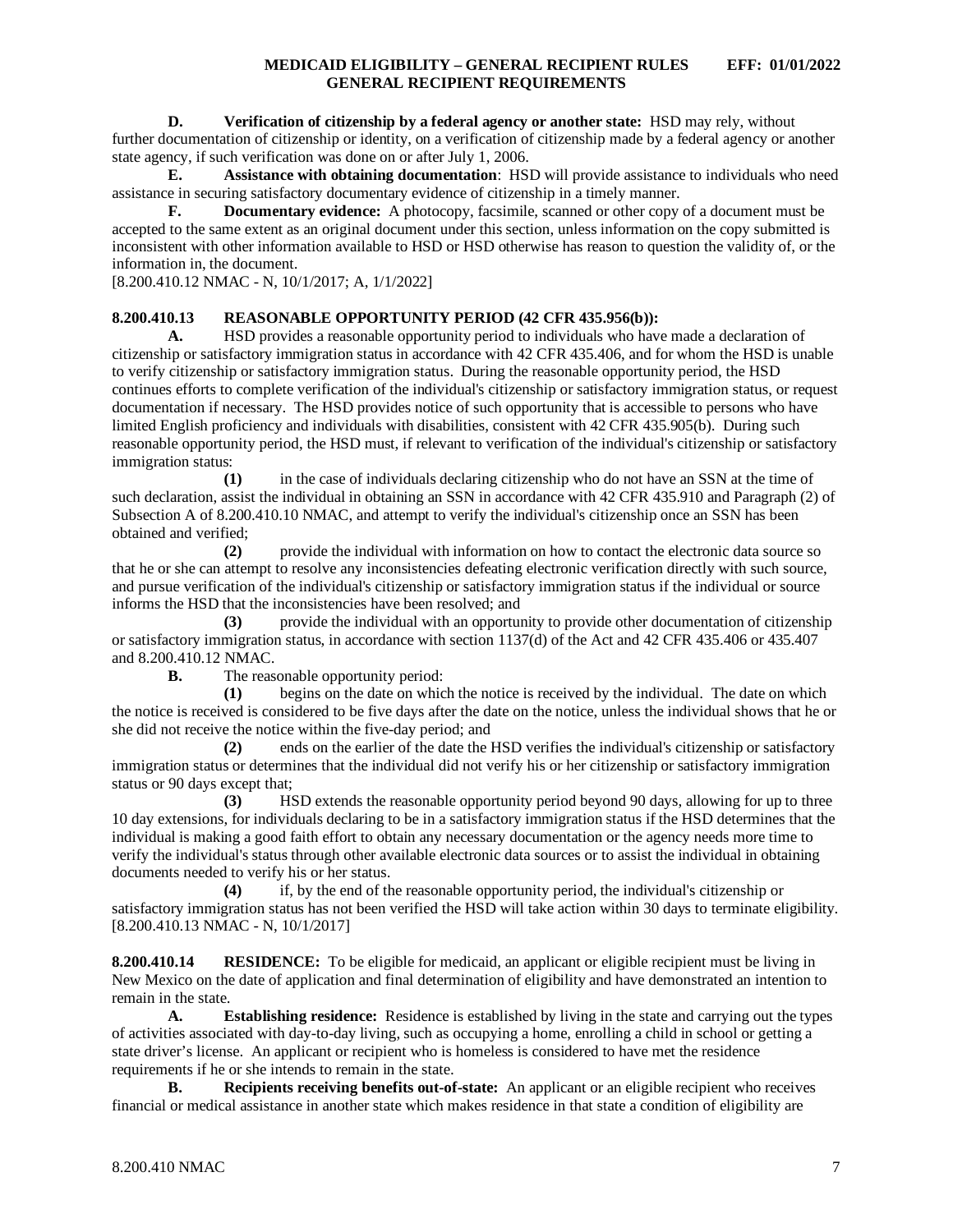considered residents of that state until the ISD office receives verification from the other state agency indicating that it has been notified by an applicant or eligible recipient of the abandonment of residence in that state.

**C. Individuals court ordered into full or partial responsibility of the state children youth and families department (CYFD):** When CYFD places a child in a new state of residence, the new state of residence is responsible for the provision of medicaid; however, the state must provide limited medicaid coverage for medicaid services that are part of the state medicaid benefit package and not available in the new state of residence.

**D. Abandonment:** Residence is not abandoned by temporary absences. Temporary absences occur when an eligible recipient leaves the state for specific purposes with time-limited goals. Residence is considered abandoned when the applicant or the eligible recipient leaves the state for any of the following reasons:

**(1)** intends to establish residence in another state;

**(2)** for no specific purpose with no clear intention of returning;

**(3)** applies for financial, food or medical assistance in another state which makes residence in that state a condition of eligibility; or

**(4)** for more than 30 consecutive calendar days, without notifying HSD of his or her departure or intention of returning.

**E.** Evidence of immigration status may not be used to determine that an individual is not a state resident per 42 CFR 435.956 (c)(2).

[8.200.410.14 NMAC - Rp, 8.200.410.12, 10/1/2017]

# <span id="page-8-0"></span>**8.200.410.15 NON-CONCURRENT RECEIPT OF ASSISTANCE:**

**A.** An applicant or an eligible recipient receiving medicaid in another state is not medical assistance program eligible in New Mexico except when:

**(1)** institutional care medicaid begins on a specific date within the month rather than automatically reverting to the first day of the month, if an applicant for institutional care medicaid (Category 081, 083 or 084) moves to New Mexico from another state and it can be verified that the other state will terminate the individual's medicaid eligibility under that state program prior to the initial eligibility date in New Mexico, the application may be approved even though the individual receives medicaid from the other state for part of the month; coverage in New Mexico begins after the end date of services from the other state;

**(2)** an individual is court ordered into full or partial responsibility CYFD; when CYFD places a child in a new state of residence, the new state of residence is responsible for the provision of medicaid; however, New Mexico must provide limited medicaid coverage for medicaid services that are part of New Mexico's medicaid benefit package and not available in the new state of residence.

**B.** An individual who is eligible for a full-coverage medicaid program may also be eligible for one of the medicare cost sharing medical assistance program categories. See 8.200.400 NMAC.<br> **C.** When a supplemental security income (SSI) recipient enters into a nursi

When a supplemental security income (SSI) recipient enters into a nursing home or hospital (institutionalized), SSA will re-evaluate SSI and related medicaid eligibility.

**(1)** When SSA determines that the individual remains eligible for SSI while institutionalized, the SSI benefit is adjusted as follows:

**(a)** if institutionalized for more than 90 calendar days - the SSI benefit is limited to thirty (\$30) a month; or

**(b)** if institutionalized for 90 calendar days or less - the SSI benefit continues at the regular amount.

**(2)** When SSA determines that the individual is not eligible for SSI, the individual or his or her authorized representative should file an application at HSD for institutional care medicaid. If the individual meets all factors of eligibility, approval of the institutional care medicaid application should be coordinated with the SSI closure date. If eligible, there will not be a break in eligibility and the individual shall not receive both SSI and institutional care medicaid in the same month pursuant to 8.281.400.10 NMAC. [8.200.410.15 NMAC - Rp, 8.200.410.13, 10/1/2017]

<span id="page-8-1"></span>**8.200.410.16 APPLICATIONS FOR OTHER BENEFITS:** As a condition of eligibility, a medicaid applicant or an eligible recipient must take all necessary steps to obtain any annuities, pensions, retirement, and disability benefits to which they are entitled, within 30 calendar days from the date HSD furnishes notice of the potential benefit, unless they can show good cause for not doing so.

**A. Benefit types:** Annuities, pensions, retirement and disability benefits include, but are not limited to, veterans' compensation and pensions, old age survivors and disability insurance (OASDI) benefits, railroad retirement benefits, and unemployment compensation.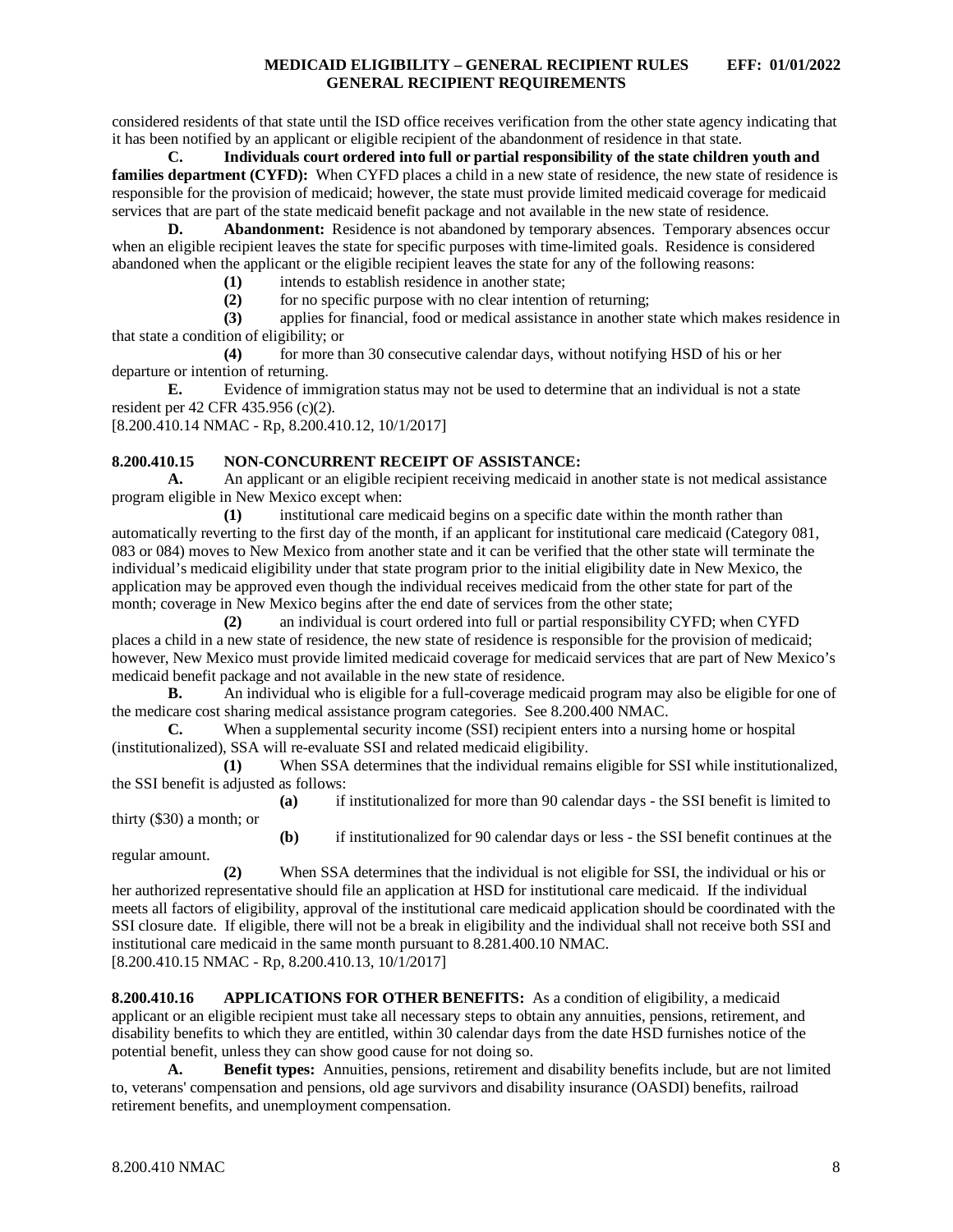**B. Exceptions to general requirement/good cause:** An individual may request a good cause waiver to this requirement by presenting ISD with corroborating evidence that:

**(1)** applying for other benefits is against the best interest of the individual, child or others, including physical or emotional harm to a child, parent or caregiver relative, adoption proceedings, and potential for emotional impairment; or

**(2)** exceptions applicable to institutional care medicaid, the SSI-related categories and the home and community based waivers are pursuant to Subsection B of 8.215.500.9 NMAC, Subsection B of 8.281.500.9 NMAC, and Subsection B of 8.290.500.9 NMAC.<br> **C.** Failure to apply for and take steps to deter

**C. Failure to apply for and take steps to determine eligibility for other benefits:** When the parent(s) or where applicable the specified relative fails or refuses to apply for and take steps to determine eligibility within 30 calendar days from the date HSD furnishes notice of the potential benefit, the parent(s) or specified relative is not eligible for medicaid. An eligible recipient under the age of 18 years shall not lose his or her medicaid eligibility under this provision.

[8.200.410.16 NMAC - Rp, 8.200.410.14, 10/1/2017]

## <span id="page-9-0"></span>**8.200.410.17 INMATE IN A PUBLIC INSTITUTION:**

**A.** A public institution is a:

- **(1)** state and private correctional facility;
- **(2)** county and privately operated jail;
- (3) department of health behavioral health facility forensic unit;<br>(4) detention facility operated under the authority of CYFD; or
- **(4)** detention facility operated under the authority of CYFD; or

**(5)** facility that is operated under the authority of CYFD that provides for the care and rehabilitation of an individual who is under 18 years of age and who has committed an act that would be designated as a crime under the law if committed by an individual who is 18 years of age or older.

**B.** An inmate is a person incarcerated in a public institution listed in Subsection A of 8.200.410.15 NMAC for 30 or more days.

**C.** An inmate who is incarcerated in a public institution is not eligible for MAP services. The only exception are those services provided to an inmate while he or she is an inpatient in a medical facility outside the public institution for 24 hours or longer.

**D.** Incarceration in a public institution is not a basis for denying or terminating a MAP category of eligibility. During the time of incarceration an inmate may apply or recertify for a MAP category of eligibility. [8.200.410.17 NMAC - Rp, 8.200.410.15, 10/1/2017]

### <span id="page-9-1"></span>**8.200.410.18 AUTOMATIC ENROLLMENT INTO MEDICARE PART B COVERAGE:**

**A.** Beginning August 1, 2019, HSD automatically enrolls into medicare part B individuals:

**(1)** who are active on a full medicaid or medicare savings program category of eligibility with the exception of the following categories:

- **(a)** other adults (COE 100);
- **(b)** newborn (COE 031);
- **(c)** children, youth and families department medicaid categories (COEs 017, 037,

046, 047, 066, and 086);

- **(d)** family planning (COE 029);
- **(e)** pregnancy services (COE 301);
- **(f)** refugee (COE 049 and 059);
- **(g)** qualified disabled working individuals (COE 050);
- **(h)** breast and cervical cancer (COE 052); and

**(2)** who are enrolled in medicare part A and eligible for and not enrolled in medicare part B.

**B.** HSD informs applicants and recipients in writing who may be eligible for automatic enrollment into medicare part B. HSD will automatically enroll eligible individuals into medicare part B regardless of whether general or open enrollment of medicare part B is allowed under federal law at the time an individual is approved for medicaid.

[8.200.410.18 NMAC - N, 8/1/2019]

### **HISTORY OF 8.200.410 NMAC:**

### **History of Repealed Material:**